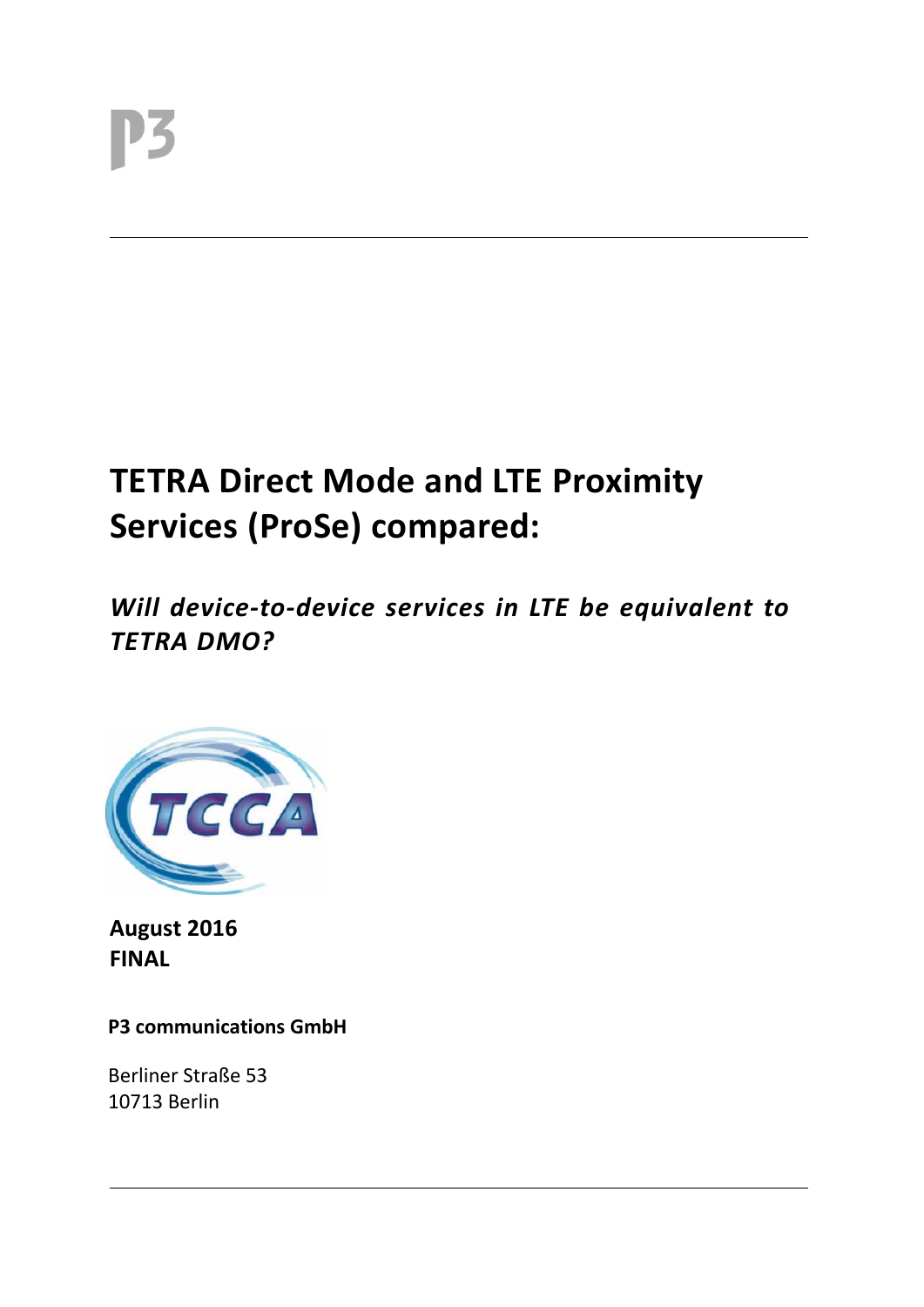#### **1 Executive summary**

This comparison has been commissioned by the TETRA and Critical Communications Association (TCCA) to provide today's users of TETRA off-network device-to-device services, known as Direct Mode Operation (DMO), with an understandable contrast to planned future LTE-based off-network services, known as Proximity Services (ProSe).

Today's Professional Mobile Radio (PMR), or "walkie-talkie" systems, for example TETRA, have two basic modes of operation:

- a) **on-network**, where communication between users' radios is via the network of towers and base stations, and:
- b) **off-network**, where users within radio range of one another can communicate directly, or "back-to-back".

In TETRA systems these two modes are called Trunked Mode Operation (TMO) and Direct Mode Operation (DMO).

In the future, it is planned that PMR-like capabilities will be available using commercial mobile phone technology such as 4G LTE, as used by today's smartphones. Currently, commercial mobile phones do not provide critical capabilities such as group communication, push to talk operation and Direct Mode. Work is still going on to develop the equipment that would add these PMR-like capabilities to future smartphone systems. This paper focuses on one element of that work and provides a comparison between today's TETRA Direct Mode Operation (DMO) and the so-called Proximity Services (ProSe) being planned for LTE systems of the future.

Today TETRA DMO is typically used for both local area communications and extension of network coverage. LTE ProSe has yet to be fully defined or implemented in practice, hence real life equipment is not yet on the market for evaluation.

Both the frequencies used for, and transmitted power of, DMO and ProSe are likely to be considerably different, resulting in overall reduced range for future ProSe devices by comparison with today's TETRA DMO. P3 received conflicting views from industry when investigating the current experience of TETRA DMO range. However it is commonly accepted that ProSe will have lower range and is therefore expected to require additional solutions for off-network communications, including for example drones with relay functions.

**Hence this paper concludes that, whilst ProSe devices could provide equivalent, or in some cases even more functional device-to-device communications capabilities to DMO, TETRA and LTE off-network services will likely be fundamentally different in terms of the range over which they operate and the ways in which they might therefore need to be implemented.**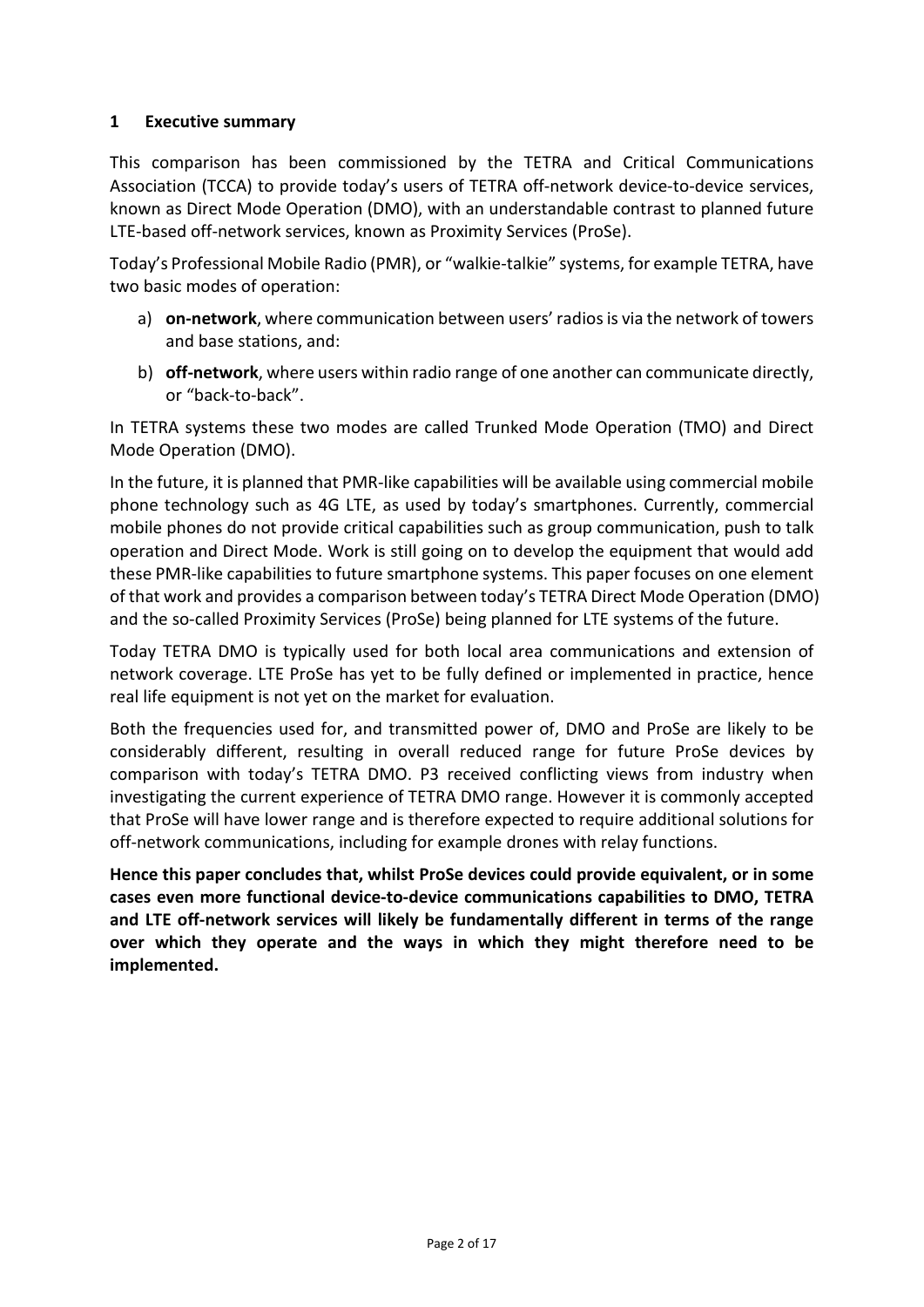#### **2 Introducing Direct Mode and Proximity Services**

Today's Professional Mobile Radio (PMR), or "walkie-talkie" systems, for example TETRA, have two basic modes of operation:

- c) **on-network**, where communication between users' radiosis via the network of towers and base stations, and:
- d) **off-network**, where users within radio range of one another can communicate directly, or "back-to-back".

In TETRA systems these two modes are called Trunked Mode Operation (TMO) and Direct Mode Operation (DMO).

Users of TETRA radios have become familiar with the ability to switch between TMO and DMO in particular situations, such as using DMO in areas where network signals may not be available, or where it is desired operationally for a particular group of users working in close proximity to one another to communicate off-network.

In the future, it is planned that PMR-like capabilities will, for the first time, be available using commercial mobile phone technology such as 4G LTE, as used by today's smartphones. Currently, commercial mobile phones do not provide the critical facilities used in their everyday work by TETRA and other "walkie-talkie" users, such as group communication, push to talk operation and Direct Mode. So for example if your personal smartphone has no network signal, no "bars on the screen", it is useless and won't make or receive calls until it comes back into coverage of the network.

Work is still going on to develop the specifications and equipment that would add these PMRlike capabilities to smartphone, LTE-based systems. This paper focuses on one element of that work and provides a comparison between today's **TETRA Direct Mode Operation (DMO)** and the so-called **Proximity Services (ProSe)** being planned for LTE systems of the future.

#### **3 Comparing TETRA DMO with LTE ProSe**

In attempting a comparison it is important to appreciate that the LTE Proximity Services (ProSe) standards are still a work in progress in terms of technology specifications. Hence ProSe has yet to be fully defined or implemented in practice, and real life equipment is not yet on the market for evaluation.

So whereas we can understand and experience today the capabilities and limitations of TETRA DMO, we can only assume how ProSe might work from first principles and the currently incomplete standards specifications. However, there are several fundamental principles of radio communication that we can take as a basis for assumption of how ProSe might compare with DMO. These include for example the relative radio power output and frequency bands used respectively by TETRA and LTE handsets.

The following sections briefly summarise some detailed analysis and comparisons provided in full at Appendix A, section [5](#page-7-0) of this document.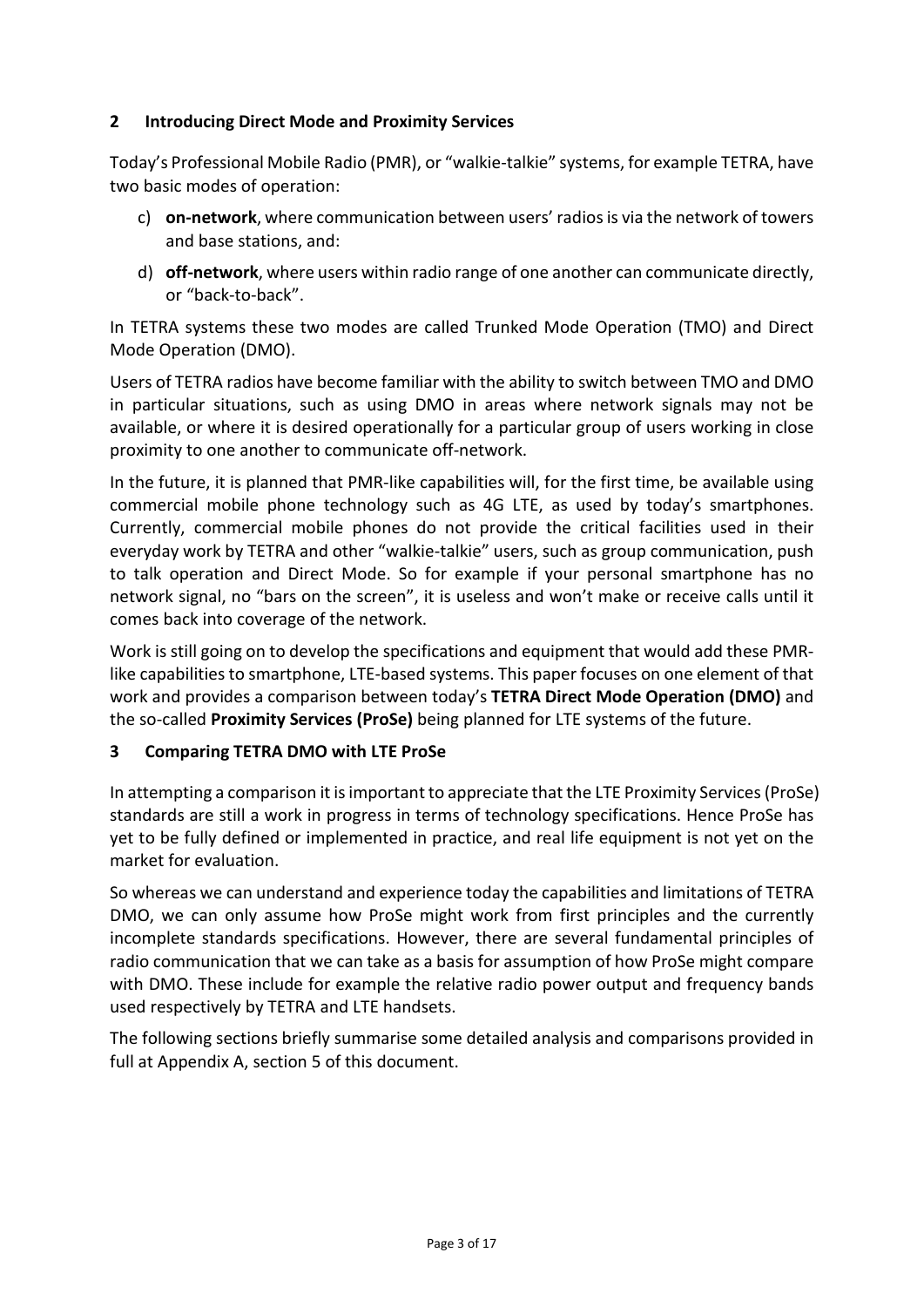## **3.1 TETRA Direct Mode**

TETRA Direct Mode Operation enables communication between mobile users without the use of network infrastructure. This is a facility mandated and used by many traditional PMR user organizations for several decades.

## **3.1.1 Use Cases**

The typical use cases for TETRA DMO comprise local area communications on the one hand and the extension of network coverage on the other hand.

The aim of TETRA network coverage extension using DMO is to provide coverage, especially for handportable communications, in areas where the TETRA network coverage isn't sufficient or at times when the network is highly loaded or fails. Equally, by operating a vehicle mounted terminal with gateway functionality a link between one or more handportable radio terminals in DMO and other users connected to the TETRA network can be established.

## **3.1.2 Services and Capabilities**

TETRA DMO supports voice calls, Short Data Service (SDS) and circuit mode data with up to 7.2 kbps gross data rate. The voice services are based on circuit switching technology. All DMO services have point-to-point as well as point-to-multipoint addressing capabilities allowing resource efficient channel allocations.

In DMO emergency calls are supported, i.e. pre-emptive priority group calling. DMO terminals generally support only one group per direct mode radio frequency carrier, e.g. only one group is able to communicate using a specific DMO radio frequency carrier at any given time. As a consequence, a major difference between TETRA trunked and direct mode operation is that in the latter only simplex voice operation is supported for both individual and group call operation, and only single-slot circuit mode data is allowed.

TETRA DMO provides, as an option, call confidentiality against eavesdropping by means of air interface encryption. This air interface encryption implicitly provides authentication as another security feature. Additionally, end-to-end encryption is supported in DMO.

#### **3.1.3 Frequency**

DMO channels are often located in a sub-band at one end of each of the available TETRA frequency allocations, and internationally agreed common channels have been adopted in Europe. For national use, each country is free to allocate DMO channels within the base station transmit and receive bands, or in different frequency bands.

Depending on national allocations, TETRA networks are operated in parts of the frequency bands 350-370 MHz, 380-400 MHz, 406-430 MHz, 450-470 MHz and / or 870-921 MHz.

In situations where the number of DMO terminals in close proximity is high, the possibility of interference rises. Tactical measures need to be taken to coordinate the frequency usage under such circumstances. Alternatively, DMO gateways transmitting a presence signal may be used to organise channel usage. The presence signal indicates the gateway's presence on a channel and contains the gateway address as well as the individual and group addresses for which gateway service is offered. A DMO terminal within the DMO gateway's coverage will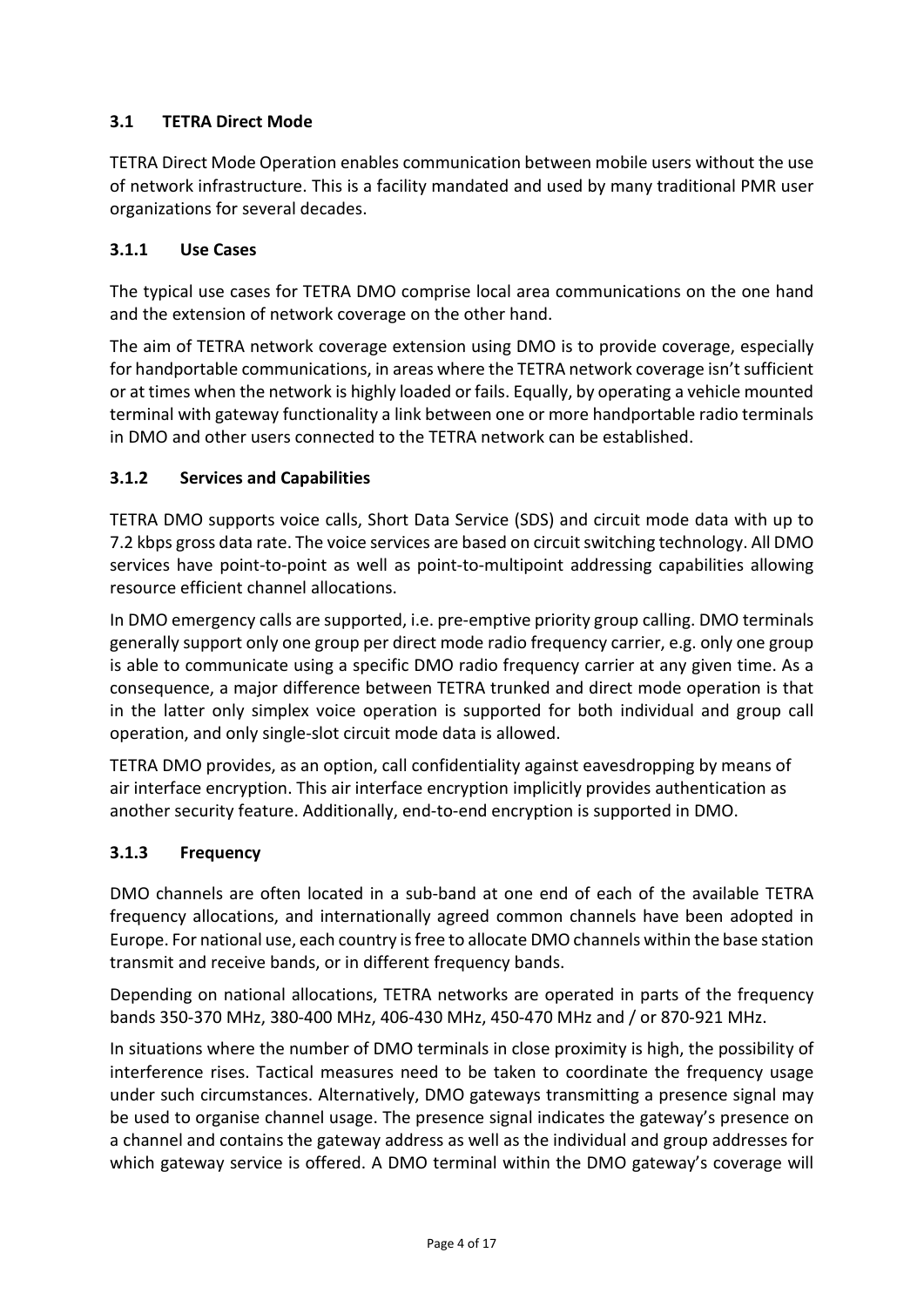direct a group call set-up to the gateway. The Gateway will grant the DMO call as soon as the TETRA network has allocated a time slot.

## **3.1.4 Power and Range**

All TETRA handportable terminals support power class 4 (1 Watt) and some power class 3L (1.8 Watt). Due to the limited battery capacity of handportable terminals power classes with higher transmit powers are not supported. Vehicle mounted terminals support power class 3 (3 Watt).

The maximum distance between transmitting and receiving TETRA DMO terminals does not only depend on the maximum transmit power and the frequencies being used but due to the nature of radio propagation on the properties of the area where the terminals are being used and the required link reliability.

## **3.2 LTE Proximity Services**

Proximity Services (ProSe) in LTE was first proposed to the standards body 3GPP to satisfy the requirements of public safety and other critical users requiring the ability to communicate directly among devices when there is no sufficient network coverage or capacity.

ProSe also represents a current trend in the commercial domain to satisfy proximity-based value-added services including but not limited to advertising, automation, geo-fencing, gaming with integration of real world elements and social matching.

The basic ProSe standards were specified in LTE Release 12, enhanced in LTE Release 13 and will probably be continually added to in subsequent 3GPP releases to cater for mission critical users' requirements.

#### **3.2.1 Use Cases**

In the off-network case, where LTE network coverage is not available, critical communications ProSe-enabled devices need to discover and communicate with each other outside the normal functionality of the network.

ProSe is intended to provide highly power-efficient, privacy-sensitive, spectrally efficient and scalable device-to-device communications. ProSe discovery identifies ProSe-enabled devices in proximity of one another using the LTE radio interface with or without using the network infrastructure - ProSe direct discovery - or using Enhanced Packet Core (EPC) - ProSe EPC-level discovery. The communication path can be established through the LTE radio interface either directly between the ProSe-enabled devices or routed via local LTE infrastructure, if available. The communication path could also be established over WLAN.

A ProSe device to network relay function is defined in LTE Release 13 and allows a device to act as a relay between the LTE network and devices not served by the network.

## **3.2.2 Services and Capabilities**

ProSe discovery identifies that ProSe-enabled devices are in proximity. ProSe discovery is a stand-alone feature, i.e. its use is not necessarily tied to direct communication.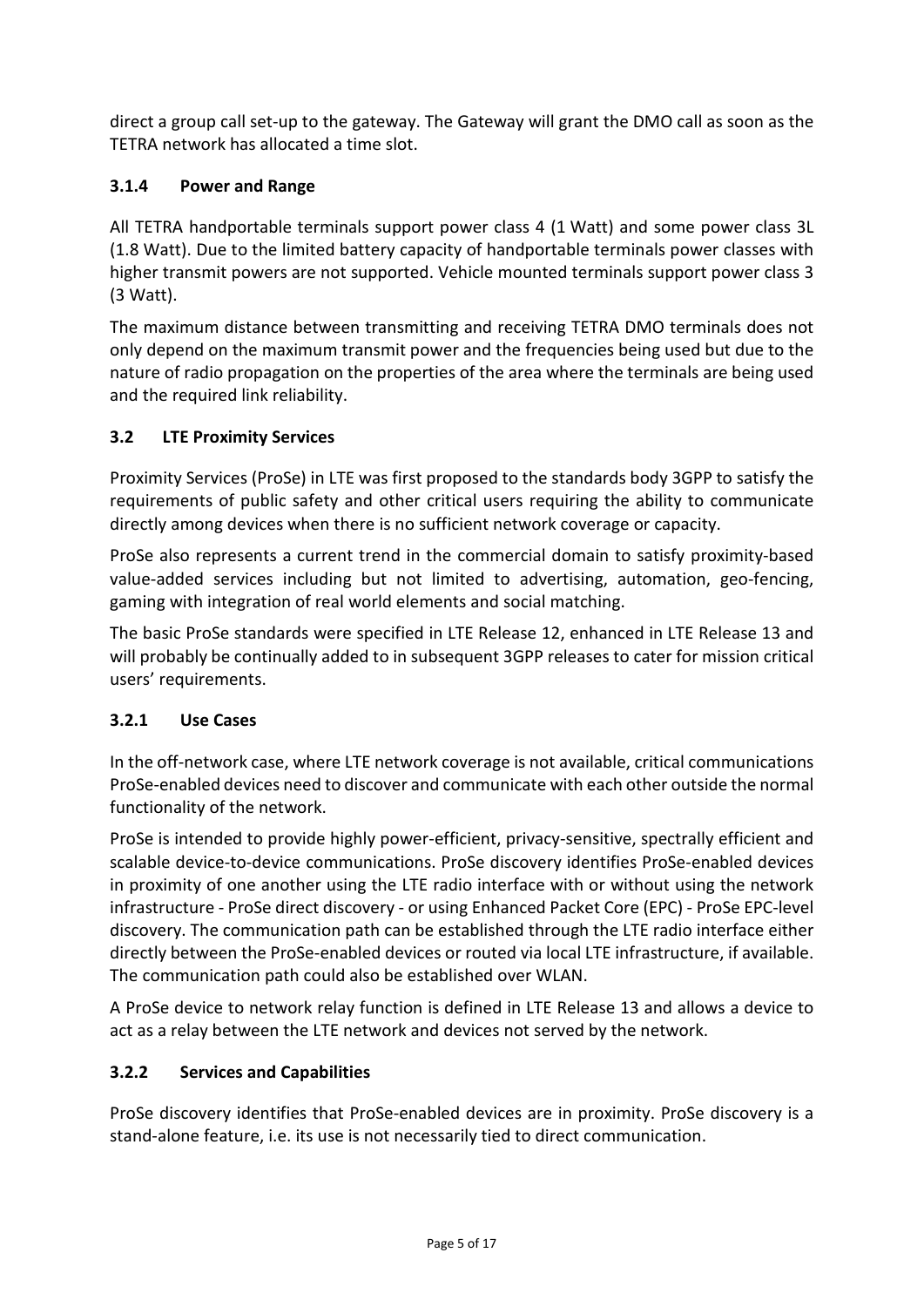Network-independent direct communication does not require any network assistance to authorize the device-to-device communication, but a pre-authorisation of devices for such offnetwork operation is required. The communication is performed only using information and functionality available in the devices. For public safety specific usage, ProSe-enabled public safety devices can establish the communication path directly between two or more ProSeenabled public safety devices, regardless of whether the ProSe-enabled public safety device is served by an LTE network.

Public Safety ProSe-enabled devices can automatically use ProSe when LTE network coverage is not available or the user can manually set the device to use direct discovery and direct communication even when LTE network coverage is available.

# **3.2.3 Frequency**

ProSe in general is band specific and designed to operate in the defined LTE frequency bands. Even if public safety ProSe-enabled device can be operated in public safety as well as in commercial spectrum, only public safety spectrum is used for public safety ProSe. For example, band 14 (788-798 MHz) has been allocated in the U.S. and Canada and band 28 (703 MHz-748 MHz) in South Korea. **Thus public safety LTE services can be expected to be operated in frequency bands of almost double those generally used by TETRA today.**

ProSe is currently being analysed with regard to interference concerns. Questions of interest include adjacent band LTE interference, especially from device transmission in LTE band 13 to device-to-device communications in band 14, and conventional land mobile radio networks in neighbouring bands.

## **3.2.4 Power and Range**

The maximum allowed transmit power of devices using ProSe is band specific. In general, for the ProSe bands described above power class 3 i.e. a maximum transmit power of 200 mW is specified. In LTE Release 11 a high-power device with 1 W (31 dBm) maximum transmit power was defined for band 14 (USA) only.

In LTE direct discovery trials held in 2014 in Bonn, Germany, discovery ranges observed were 550 m in a rural area, 350 m in an urban area with line of sight, and 170 m in an urban area with non-line of sight<sup>[1](#page-5-0)</sup>.

Due to the higher required input signal for direct communication as against discovery it can be expected that the maximum range for ProSe communication will be lower than the ranges observed for discovery during the trial.

P3 received conflicting views from industry when investigating the current experience of TETRA DMO range. However it is commonly accepted that ProSe will have lower range and is therefore expected to require additional solutions for off-network communications, including for example drones with relay functions.

<span id="page-5-0"></span><sup>&</sup>lt;sup>1</sup> [see the White Paper published here](https://www.qualcomm.com/media/documents/files/lte-direct-trial-white-paper.pdf)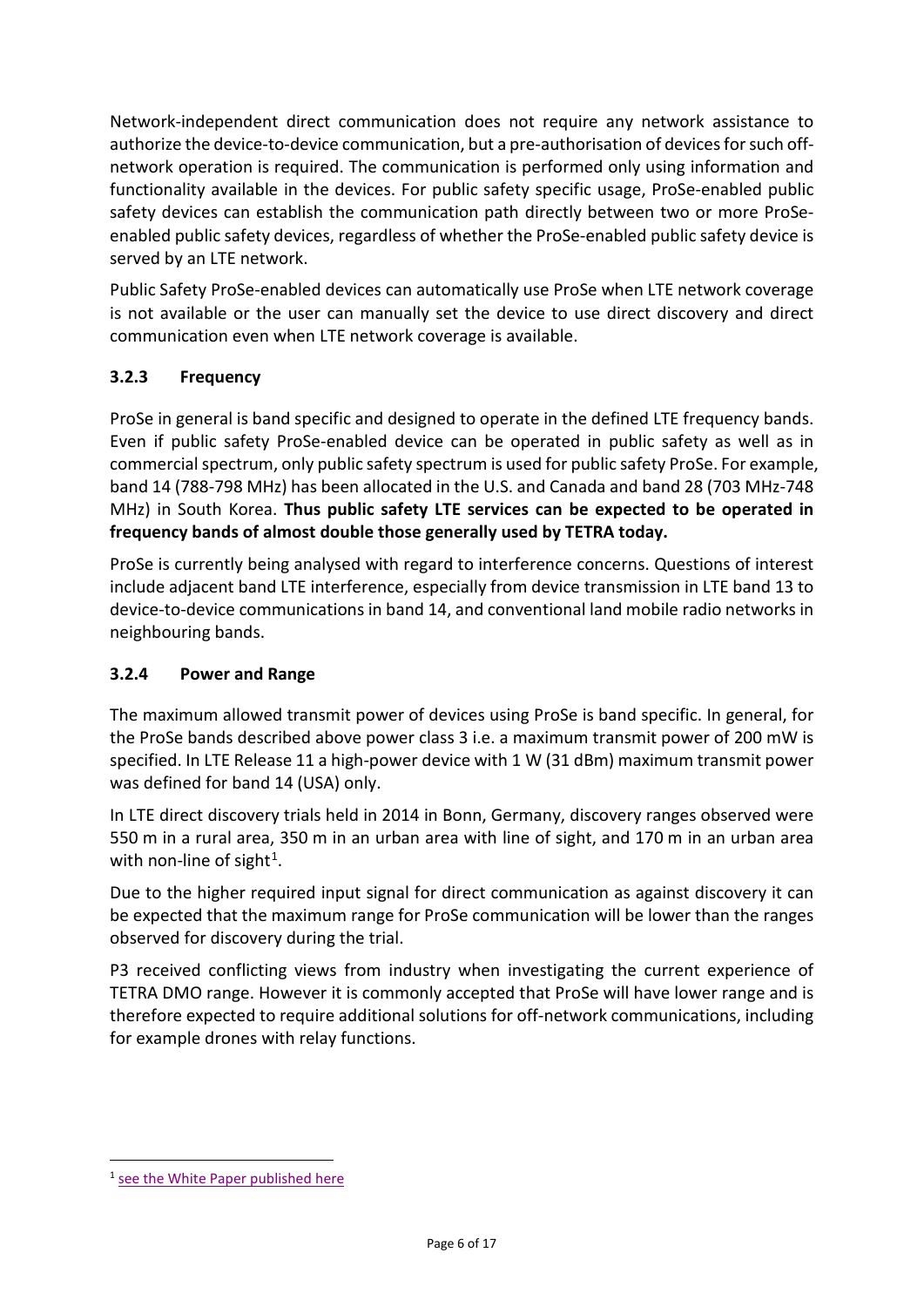**4 Conclusion: Will LTE ProSe be equivalent to TETRA DMO?**

**Are LTE handsets of the future using ProSe to communicate off-network with one another likely to be equivalently functional to today's TETRA radios working in Direct Mode? The short answer is no, they are not.**

**ProSe devices should provide equivalent, or in some cases even more functional device-todevice communications capabilities compared to DMO. However TETRA and LTE offnetwork services will likely be fundamentally different in terms of the range over which they operate and the ways in which they might therefore need to be implemented in practice.**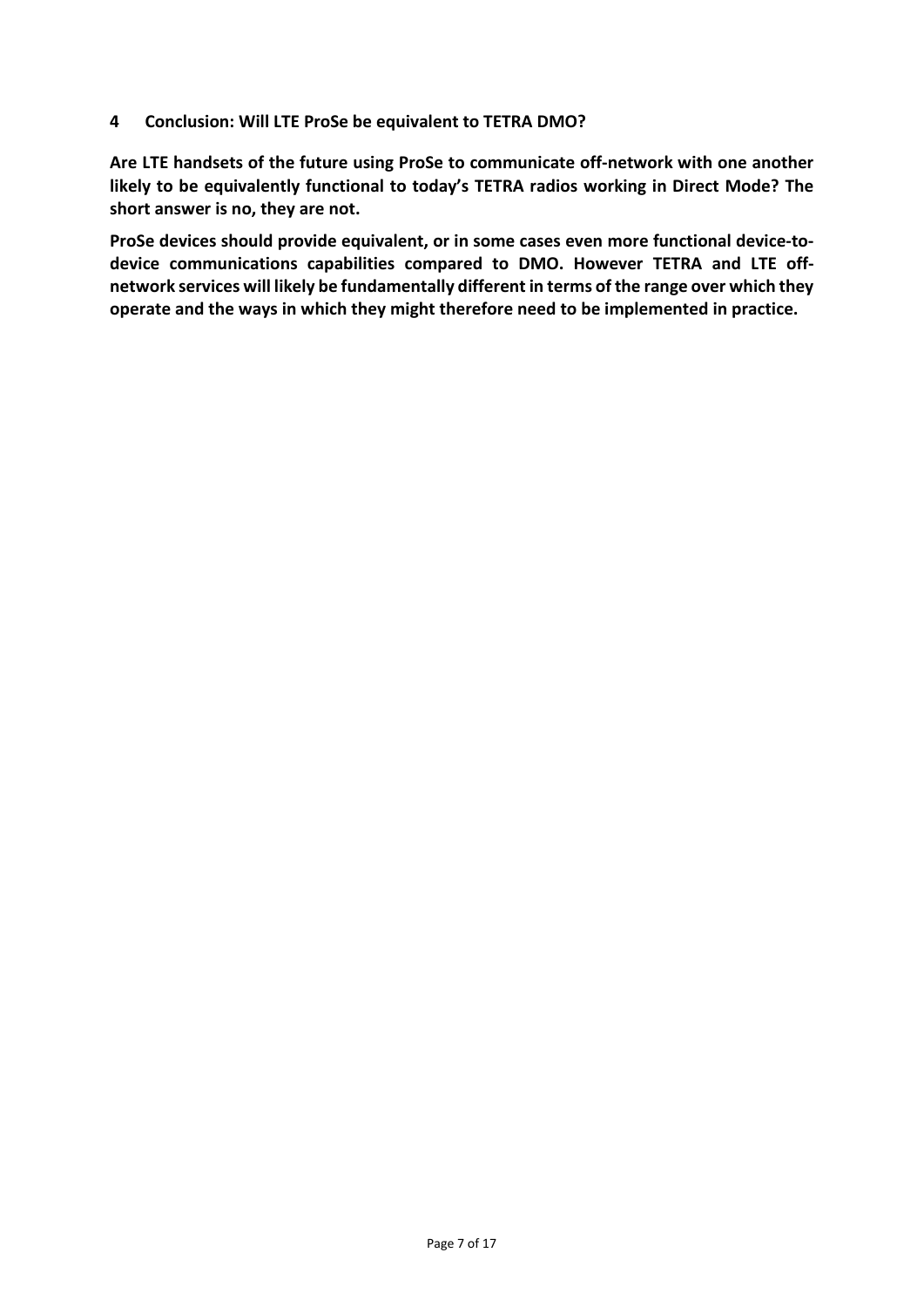## <span id="page-7-0"></span>**5 Appendix A: Comparison of technologies and standards**

#### **5.1 TETRA Direct Mode**

TETRA Direct Mode Operation enables communication between TETRA mobile users without the use of TETRA network infrastructure. This mode has been a facility mandated and used by many traditional PMR user organizations for several decades.

#### **5.1.1 Use Cases**

The typical use cases for TETRA DMO comprise local area communications on the one hand and the extension of network coverage on the other hand.

The aim of TETRA network coverage extension using DMO, i.e. the pure direct communication between two or more TETRA radio terminals without any network infrastructure being involved, is to provide coverage especially for handportable communications in areas where the TETRA network coverage isn't sufficient or at times when the network is highly loaded or fails. Another use case covers communications for localised activities within network coverage while a connection to the TETRA network is not needed or not wanted (private communications).

Since international roaming of devices between different national TETRA networks – in contrast to roaming in public mobile radio networks – is very restricted, TETRA DMO might be used by foreign public safety forces while operating across state borders.

By operating a vehicle mounted terminal with gateway functionality a link between one or more handportable radio terminals in DMO and other users connected to the TETRA network is established. For local area communications typically a RF coverage range of approximately 250 m is required. For scenarios with higher range requirements, a DMO repeater mode is defined in the TETRA standard. The TETRA standard explicitly allows the combination of gateway and DMO repeater functionality.

#### **5.1.2 Services and Capabilities**

TETRA DMO supports voice calls and connectionless data messaging (Short Data Service, SDS). Supported data services comprise circuit mode data with 2.4, 4.8 or 7.2 kbit/s gross data rate (depending on the channel coding scheme used) and short data service for the transmission of 16, 32, 64 or 2039 bits of user data. The voice services are based on circuit switching technology. All DMO services have point-to-point as well as point-to-multipoint addressing capabilities allowing resource efficient channel allocations.

In DMO emergency calls are supported, i.e. pre-emptive priority group calling. DMO terminals (except some DMO repeater / gateway types) support only one group per direct mode radio frequency carrier, e.g. only one group is able to communicate using a specific DMO radio frequency carrier at any given time. Two of the four time slots defined in the TETRA standard are used: one as traffic channel, another for signalling transmissions, and the remaining two time slots are kept free. As a consequence, a major difference between TETRA trunked and direct mode operation is that in the latter only simplex voice operation is supported for both individual and group call operation, and only single-slot circuit mode data is allowed.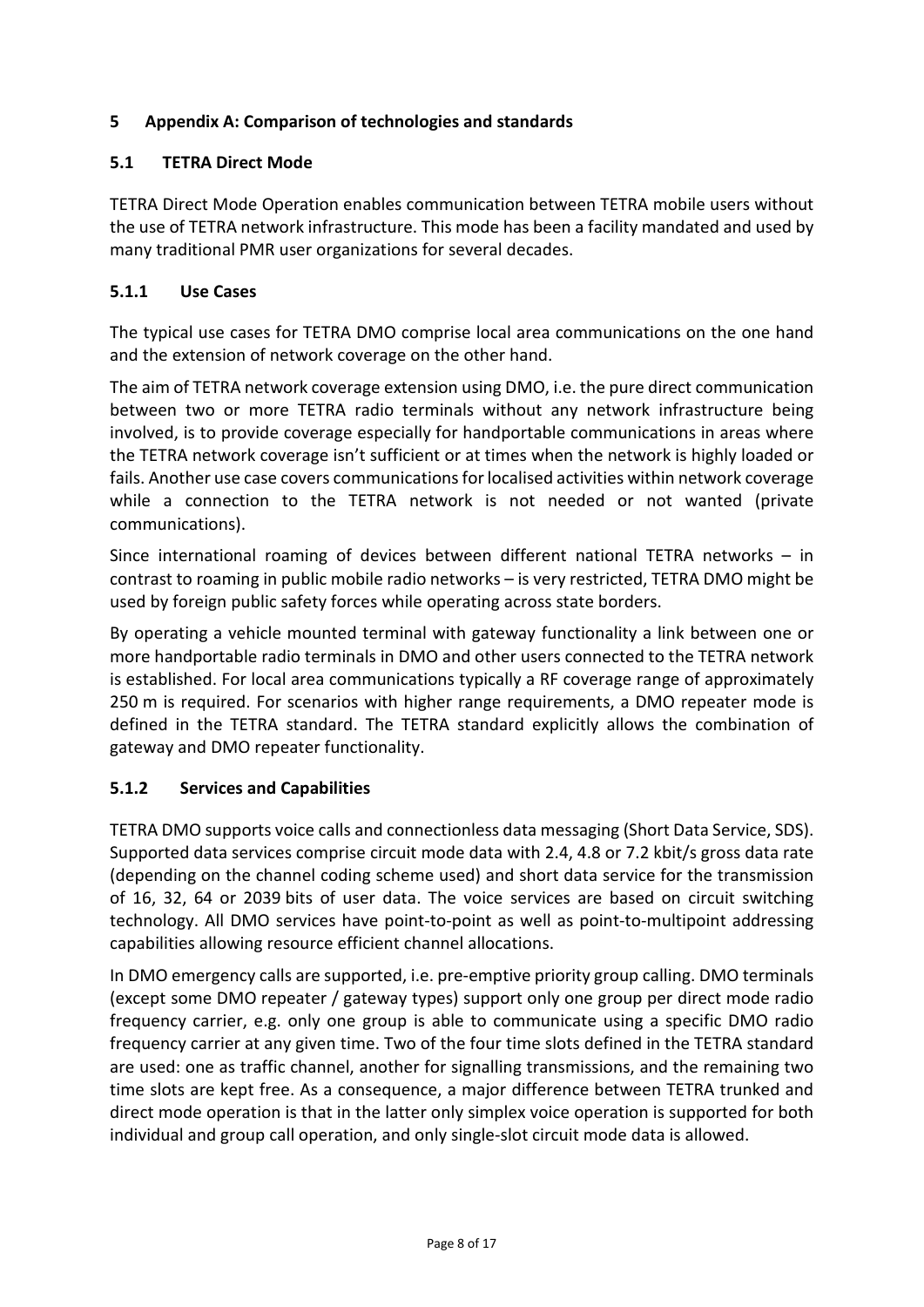TETRA DMO provides, as an option, call confidentiality against eavesdropping by means of air interface encryption. This air interface encryption implicitly provides authentication as another security feature. Additionally, end-to-end encryption is supported in DMO.

## **5.1.3 Frequency**

In contrast to the trunked mode operation which makes use of duplex spacing, up- and downlink of a DMO connection are operated on the same frequency channel with 25 kHz channel spacing. Frequency separation between the allocation for DMO and TMO services is widely in place to minimize the risk of mutual interference. This can be achieved by operating DMO in a sub-band at one end of each of the available TETRA frequency allocations and has been adopted for internationally agreed common channels in Europe. For national use each country is free to allocate DMO channels within the base station transmit and receive bands, or in different frequency bands. Depending on national allocations, TETRA networks are operated in parts of the frequency bands 350-370 MHz, 380-400 MHz, 406-430 MHz, 450- 470 MHz and / or 870-921 MHz.

In situations where the number of DMO terminals in close proximity is high, the possibility of interference rises. Tactical measures need to be taken to coordinate the frequency usage under such circumstances. Alternatively, DMO gateways transmitting a presence signal may be used to organise channel usage. The presence signal indicates the gateway's presence on a channel and contains the gateway address as well as the individual and group addresses for which gateway service is offered. A DMO terminal within the DMO gateway's coverage will direct a group call set-up to the gateway. The Gateway will grant the DMO call as soon as the TETRA network has allocated a time slot.

#### **5.1.4 Power and Range**

<span id="page-8-0"></span>The nominal power classes defined for TETRA terminals in DMO range from 1 W to 30 W and are listed i[n Table 1](#page-8-0) below. All handportable terminals support power class 4 and some power class 3L. Due to the limited battery capacity of handportable terminals power classes with higher transmit powers are not supported. Vehicle mounted terminals support power class 3 (3 Watt).

| Power class | <b>Nominal power</b> |
|-------------|----------------------|
| 1(30 W)     | 45 dBm               |
| 1L (17.5 W) | 42.5 dBm             |
| 2(10 W)     | 40 dBm               |
| 2L (5.6 W)  | 37.5 dBm             |
| 3 (3 W)     | 35 dBm               |

**Table 1: Nominal Power Classes for TETRA Terminals in DMO**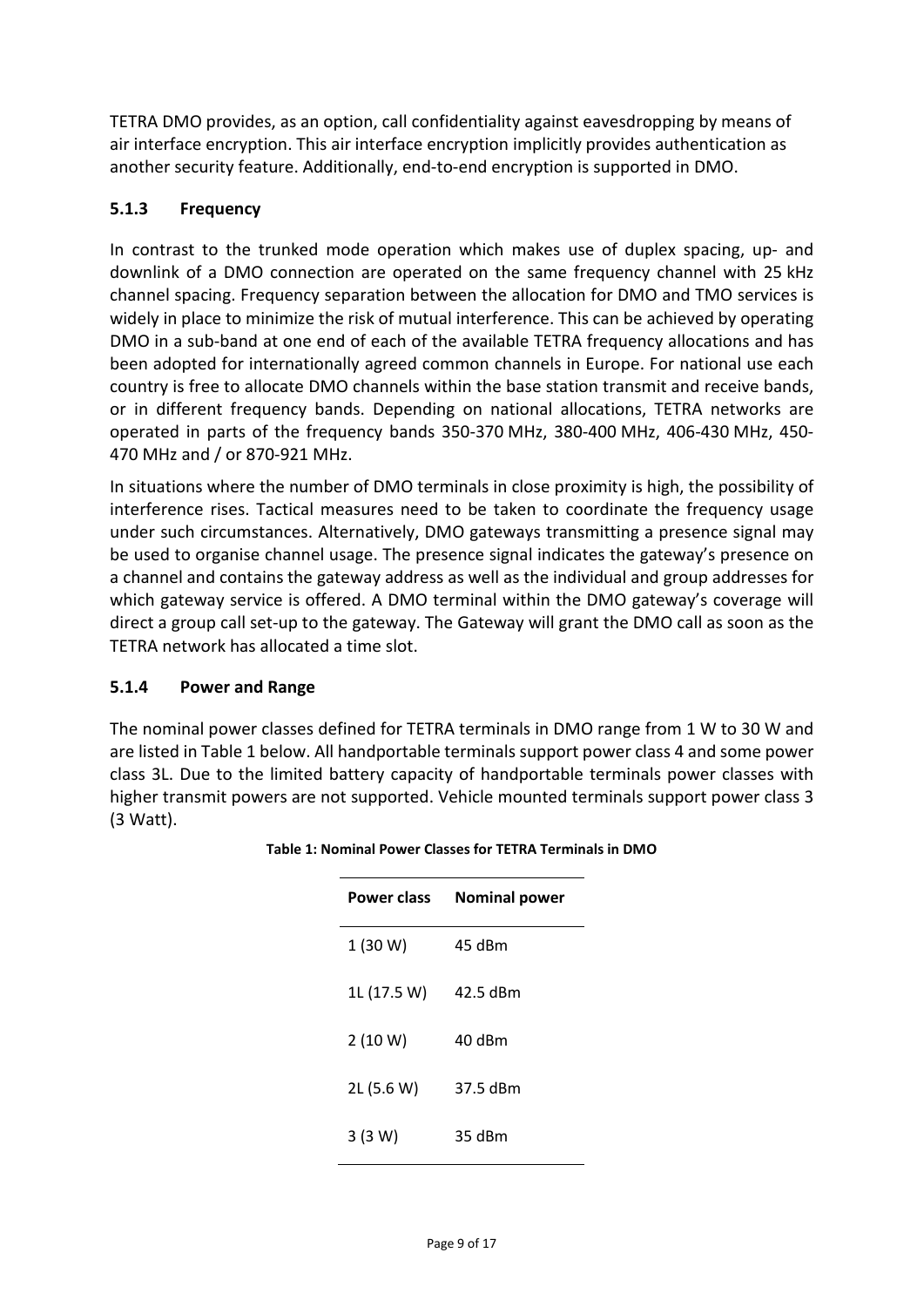| <b>Power class</b> | <b>Nominal power</b> |
|--------------------|----------------------|
| 3L (1.8 W)         | 32.5 dBm             |
| 4 (1 W)            | 30 dBm               |

The maximum distance between transmitting and receiving TETRA DMO terminals does not only depend on the maximum transmit power and the frequencies being used but due to the nature of radio propagation on the properties of the area where the terminals are being used and the required link reliability.

## **5.2 LTE Proximity Services**

The delivery of applications and services based on proximity represents a current trend in the commercial domain: applications discover other instances on devices within proximity of each other and exchange application-related data. Potential proximity-triggered services include but are not limited to advertising, automation, geo-fencing, gaming with integration of real world elements and social matching. In addition to that, the interest of public safety and other critical users focusses on devices with the ability to communicate directly among themselves when there is no sufficient network coverage or capacity.

The basic ProSe standards were specified in LTE Release 12, enhanced in LTE Release 13 and will probably be continually added to in subsequent 3GPP releases to cater for mission critical users requirements.

#### **5.2.1 Use Cases**

A main characteristic of the LTE architecture is that every evolved node B (eNB), i.e. the LTE base station, strongly depends on the evolved packet core (EPC), i.e. the LTE core network, for all services provided. In case an eNB is disconnected from the EPC, communication services, even locally, are interrupted. In the off-network case (absence of LTE network coverage), public safety devices need to discover and communicate with each other by taking partial control of the functionality of the network.

ProSe is intended to provide highly power-efficient, privacy-sensitive, spectrally efficient and scalable device-to-device communications under control of the LTE network operator. ProSe discovery identifies ProSe-enabled devices in proximity of another using the LTE radio interface with or without using the network infrastructure (ProSe direct discovery) or using EPC (ProSe EPC-level discovery). ProSe communication denotes a communication between two or more ProSe-enabled devices in the proximity. The communication path can be established through the LTE radio interface either directly between the ProSe-enabled devices (ProSe direct communication) or routed via local eNBs. The communication path could also be established over WLAN.

A device to network relay function is defined in LTE Release 13 and allows a device to act as a relay between the LTE network and devices not served by the network. This will help to overcome the tight interaction between devices and the LTE network.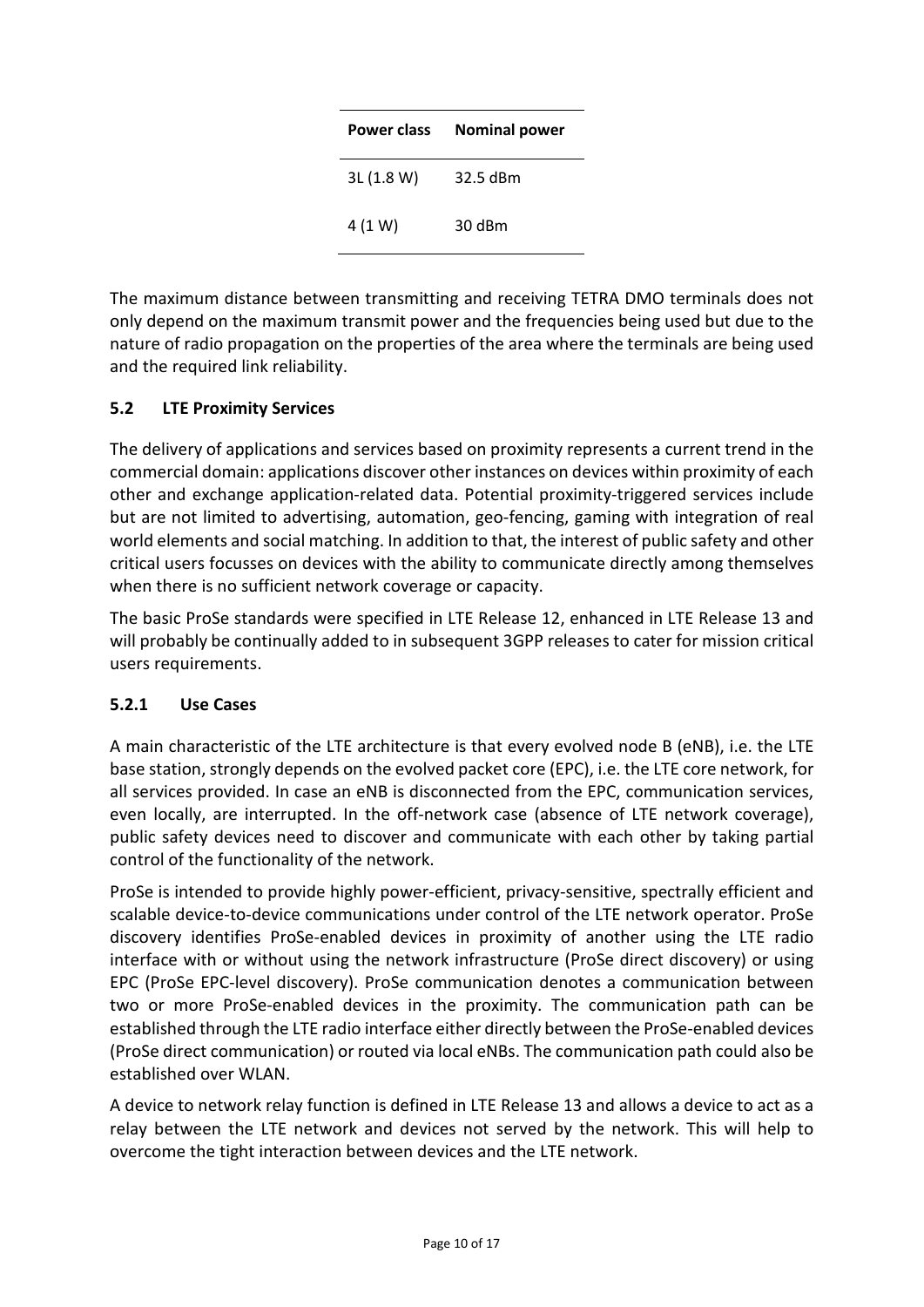The major commercial driver for the introduction of ProSe is the support of discovery and direct communication between a large number of different user devices (including wearables) under the control of the mobile network operator.

## **5.2.2 Services and Capabilities**

ProSe discovery identifies that ProSe-enabled devices are in proximity. The ProSe discovery is a stand-alone feature, i.e. its use is not necessarily tied to direct communication.

Use cases for discovery differentiate between announcing a device's presence to other devices and transmitting a request from a discovering device to other devices. In LTE Release 12 the announcing use case has been implemented.

ProSe direct communication enables the establishment of communication paths between two or more ProSe-enabled devices that are in direct communication range. The ProSe direct communication path could use the LTE network or WLAN. A network-dependent direct communication mode and a network-independent direct communication mode is considered in LTE ProSe. Network-independent direct communication does not require any network assistance to authorize the device-to-device communication, but a pre-authorisation of devices is required. The communication is performed only using information and functionality available in the devices. For public safety specific usage, ProSe-enabled public safety devices can establish the communication path directly between two or more ProSe-enabled public safety devices, regardless of whether the ProSe-enabled public safety device is served by an LTE network.

ProSe direct communication is also facilitated by the use of a ProSe device-to-network relay, which acts as a relay between the LTE network and ProSe-enabled devices.

The ProSe function consists of mechanisms on LTE radio level that enable discovery and communication between two or more devices and mechanisms in the network to control ProSe. ProSe describes an end-to-end application and has three parts:

- **ProSe application:** provides ProSe discovery and ProSe communication features on the devices.
- **ProSe application server:** manages ProSe on application level.
- **ProSe function:** provides the devices with parameters in order to use ProSe discovery and ProSe communication. This includes parameters needed for ProSe direct communication in the off-network case. The ProSe function also provides the necessary functionality to collect charging data, support network-assistant discovery and so on.

Direct communication is also called device-to-device communication and the radio link between two devices is called sidelink.

The capabilities can be used by any application running on a ProSe-enabled device. Two types of ProSe-enabled devices with different feature sets have been defined: a public safety type and a non-public safety type. The public safety ProSe-enabled devices have to support direct communication, while direct discovery can be omitted. Outside network operation and oneto-many ProSe direct communication are limited to public safety ProSe-enabled devices only. It is up to the manufacturers of devices whether to implement the ProSe capabilities or not.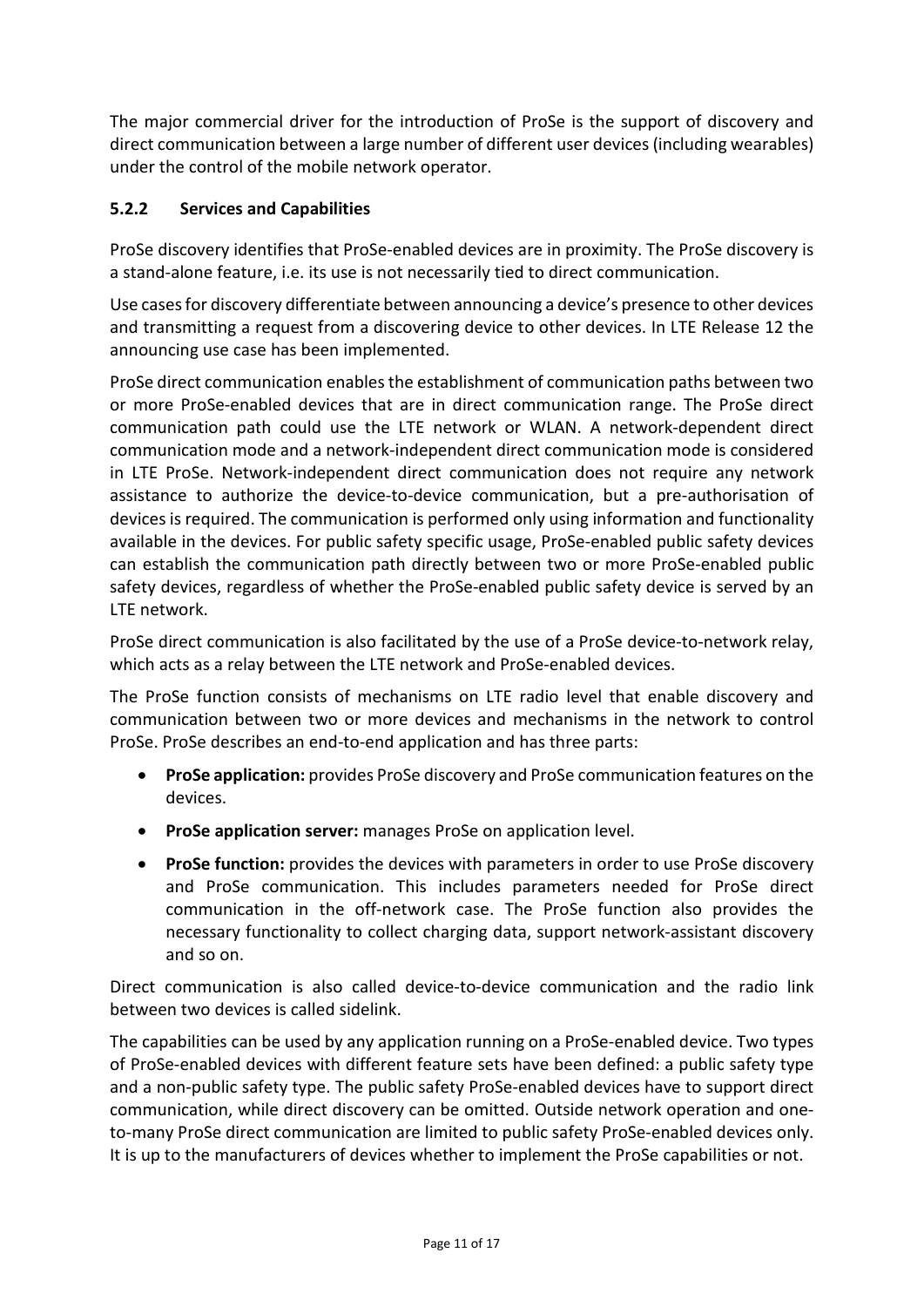Public Safety ProSe-enabled devices can automatically use ProSe when LTE network coverage is not available or the user can manually set the device to use direct discovery and direct communication even when LTE network coverage is available.

With LTE Release 12 broadcast direct communication is supported. In addition, LTE Release 13 introduces unicast and groupcast direct communication. Regardless of the addressing direct communication the ProSe-enabled device should receive the information regardless of whether or not it has been discovered by the transmitting device.

The ProSe function in the evolved packet core (EPC), i.e. the LTE core network, is necessary for service authorization and provisioning and setting radio and security parameters. The mobile network can control resources used for ProSe and must authorize the use of ProSe direct communication. This network control is necessary because in many countries licensing terms require the operator to be in control how their licensed spectrum is used.

For commercial use cases the mobile network operator might configure whether ProSe discovery is enabled or disabled and whether being discovered is enabled or disabled. The network operator shall be able to authorise public safety devices to establish data sessions between them using ProSe.

Online and offline charging are defined for ProSe direct discovery as well as EPC-Level discovery. Online charging is not applicable for ProSe public safety one-to-many direct communication.

On bearer level, LTE ProSe uses an identity-based crypto approach. Thus the devices need to have algorithms and ProSe group keys pre-provisioned for each group they belong to. On the media plane the integrity and confidentiality is protected using Secure Real Time Protocol (SRTP) and Secure RTCP.

#### **5.2.3 Frequency**

ProSe in general is band specific and designed to operate in the frequency bands listed in [Table](#page-11-0)  [2.](#page-11-0) Even if public safety ProSe-enabled device can be operated in public safety as well as in commercial spectrum, only public safety spectrum is used for public safety ProSe. For example, band number 14 has been chosen in the U.S. and Canada and band number 28 in South Korea. Within the allocated spectrum, LTE defines individual RF channel bandwidth, cp. [Table 2.](#page-11-0) The same channel bandwidth is specified for both the transmit and receive path. Channel bandwidths 1.4 and 3 MHz have not been defined for any ProSe band.

<span id="page-11-0"></span>

| <b>ProSe</b><br>band | <b>Frequency band</b> | <b>ProSe direct</b><br>discovery channel<br>bandwidths | <b>ProSe direct</b><br>communication<br>channel<br>bandwidths |
|----------------------|-----------------------|--------------------------------------------------------|---------------------------------------------------------------|
|                      | 1850-1910 MHz         | 5, 10, 15, 20 MHz                                      | $\blacksquare$                                                |
| ੨                    | 1710-1785 MHz         | 5, 10, 15, 20 MHz                                      | 10 MHz                                                        |

#### **Table 2: ProSe Frequency bands and channel bandwidth**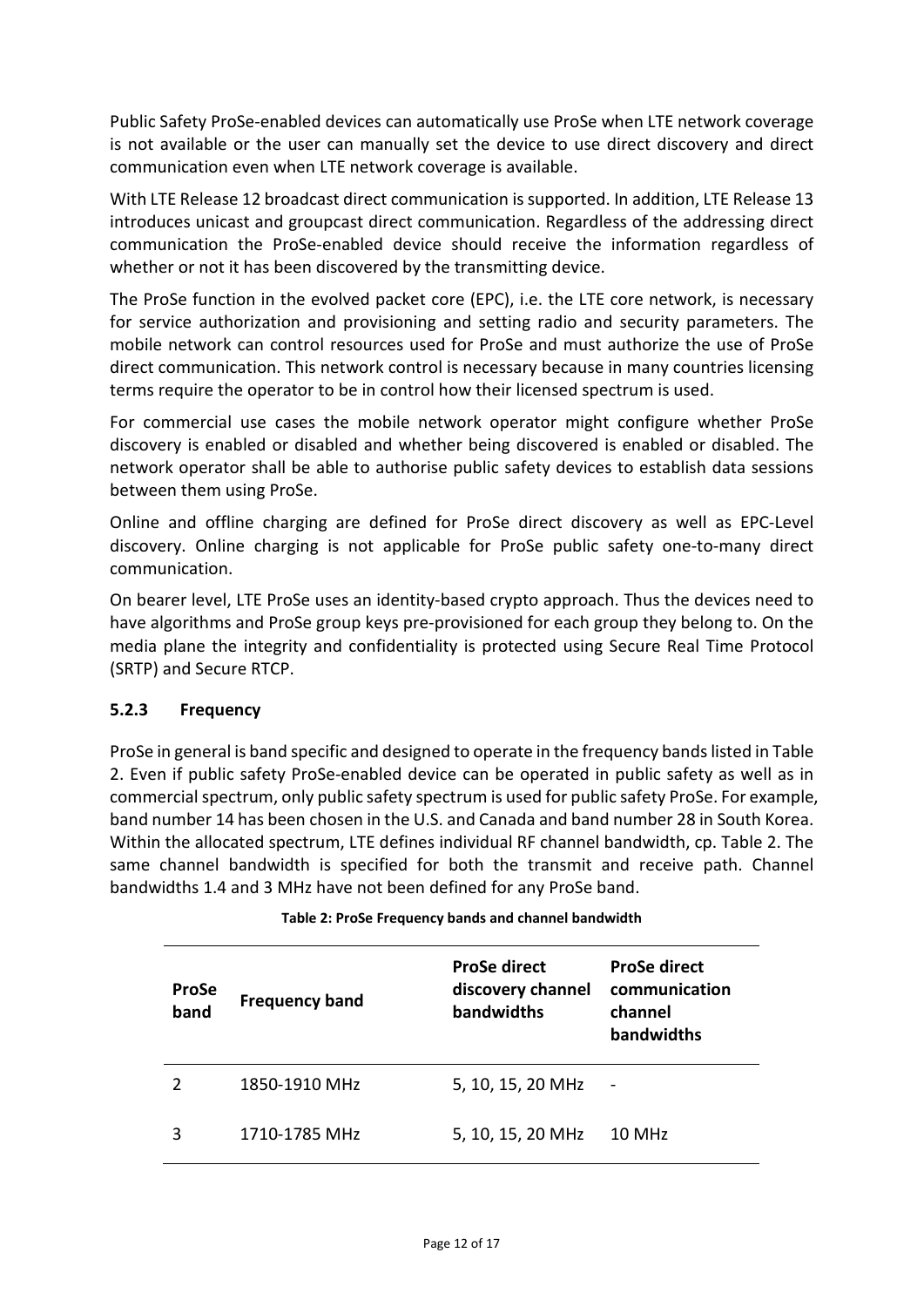| <b>ProSe</b><br>band | <b>Frequency band</b> | <b>ProSe direct</b><br>discovery channel<br>bandwidths | <b>ProSe direct</b><br>communication<br>channel<br>bandwidths |
|----------------------|-----------------------|--------------------------------------------------------|---------------------------------------------------------------|
| 4                    | 1710-1755 MHz         | 5, 10, 15, 20 MHz                                      |                                                               |
| 7                    | 2500-2570 MHz         | 5, 10, 15, 20 MHz                                      | 10 MHz                                                        |
| 14                   | 788-798 MHz           | 5, 10 MHz                                              | 10 MHz                                                        |
| 20                   | 832-862 MHz           | 5, 10, 15, 20 MHz                                      | 10 MHz                                                        |
| 26                   | 814 MHz-849 MHz       | 5, 10, 15 MHz                                          | 10 MHz                                                        |
| 28                   | 703 MHz-748 MHz       | 5, 10, 15, 20 MHz                                      | 10 MHz                                                        |
| 31                   | 452.5 MHz-457.5 MHz   | 5 MHz                                                  | 5 MHz                                                         |
| 41                   | 2496 MHz-2690 MHz     | 5, 10, 15, 20 MHz                                      |                                                               |
| 68                   | 698 MHz-728 MHz       | 5, 10, 15, 20 MHz                                      |                                                               |

ProSe is currently being analysed with regard to interference concerns. Questions of interest include adjacent band LTE interference (especially from device transmission in LTE band 13 to device-to-device communications in band 14) and conventional land mobile radio networks in neighbouring bands.

#### **5.2.4 Power and Range**

The maximum allowed transmit power of devices using ProSe is band specific, too. In general, for the ProSe bands described above power class 3 is allowed which equals 23 dBm maximum transmit power. In LTE Release 11 a high-power device with 31 dBm maximum transmit power was defined for band 14 (USA) only. The maximum transmit power might be reduced by one to three dB for simultaneous ProSe sidelink and LTE uplink transmissions.

The reference sensitivity for ProSe not only depends on the ProSe band and on the channel bandwidth, but it is different for direct discovery and direct communication. For direct communication an input signal with about 5.5 dB more power is needed.

In September 2014 Deutsche Telekom, Huawei, and Qualcomm jointly conducted a LTE direct discovery trial in Bonn, Germany. With this trial the discovery performance of LTE prestandards implementation on Qualcomm prototype devices and Huawei infrastructure was tested. The discovery range observed are 550 m in a rural area, 350 m in an urban area with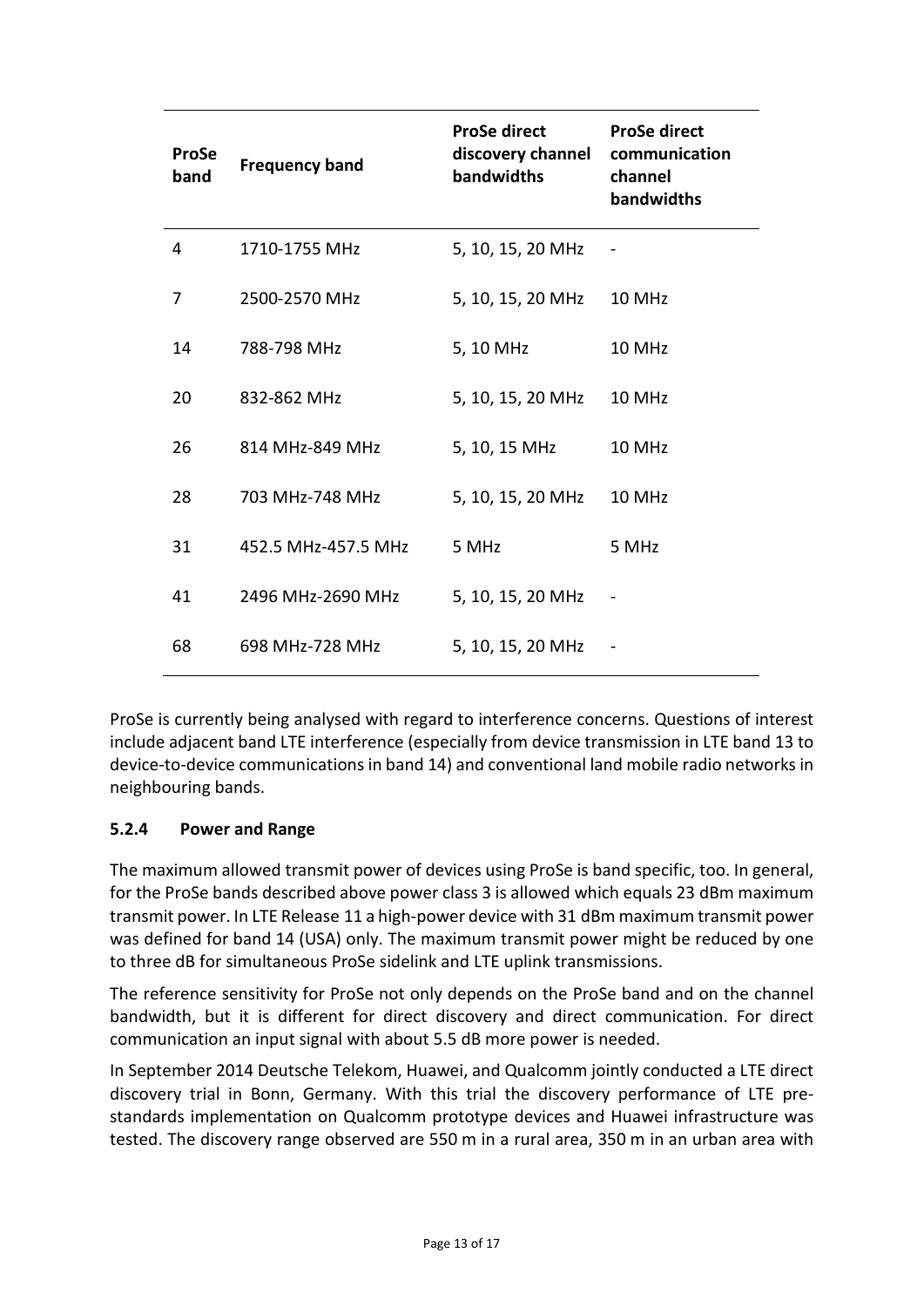line of sight, and 170 m in an urban area with non-line of sight (see the White Paper published [here\)](https://www.qualcomm.com/media/documents/files/lte-direct-trial-white-paper.pdf).

Due to the higher required input signal for direct communication it can be expected that the maximum range for direct communication will be smaller than the ranges observed during the trial.

The shorter range of LTE ProSe in comparison to TETRA DMO will raise the request for additional solutions for off-network communications or managing lacks of coverage. Such solutions might include for example drones with relay functions, autonomous networks and the reuse of diverse radio or wired accesses. Due to its broadband capabilities, LTE is a promising option for future public safety mobile radio networks. As public safety forces do also require communication capabilities in the off-network scenario, multimedia support in LTE ProSe needs to be developed and implemented.

## **6 Comparing the technology standards: TETRA DMO vs. LTE ProSe**

Both standards, TETRA DMO and LTE ProSe, provide communication mechanisms to have a fallback communication solution in case there is a network outage or congestion or the users decide to disconnect from the network and use direct communication without involving the network infrastructure.

Terrestrial Trunked Radio (TETRA) is one of a number of digital wireless communication technologies standardized by the European Telecommunications Standards Institute (ETSI). With standards successfully established now for narrowband and wideband TETRA, ETSI technical committee TETRA and Critical Communications Evolution (TCCE) is focussing on enhancing existing standards for technologies, such as LTE, by the development of interfaces and applications, to make them suitable for mission-critical applications. Active TCCE working groups are;

- WG1 TCCE User Requirements / Services,
- WG3 TCCE Air Interface and Network Protocols,
- WG4 TCCE High Speed Data,
- WG5 TCCE Voice coding,
- WG6 TCCE Security and
- WG8 TCCE Off-network services.

TETRA DMO is implemented in TETRA devices since years and still maintained by TCCE. TCCA's TETRA DMO standards documents are listed in [Table 3.](#page-14-0)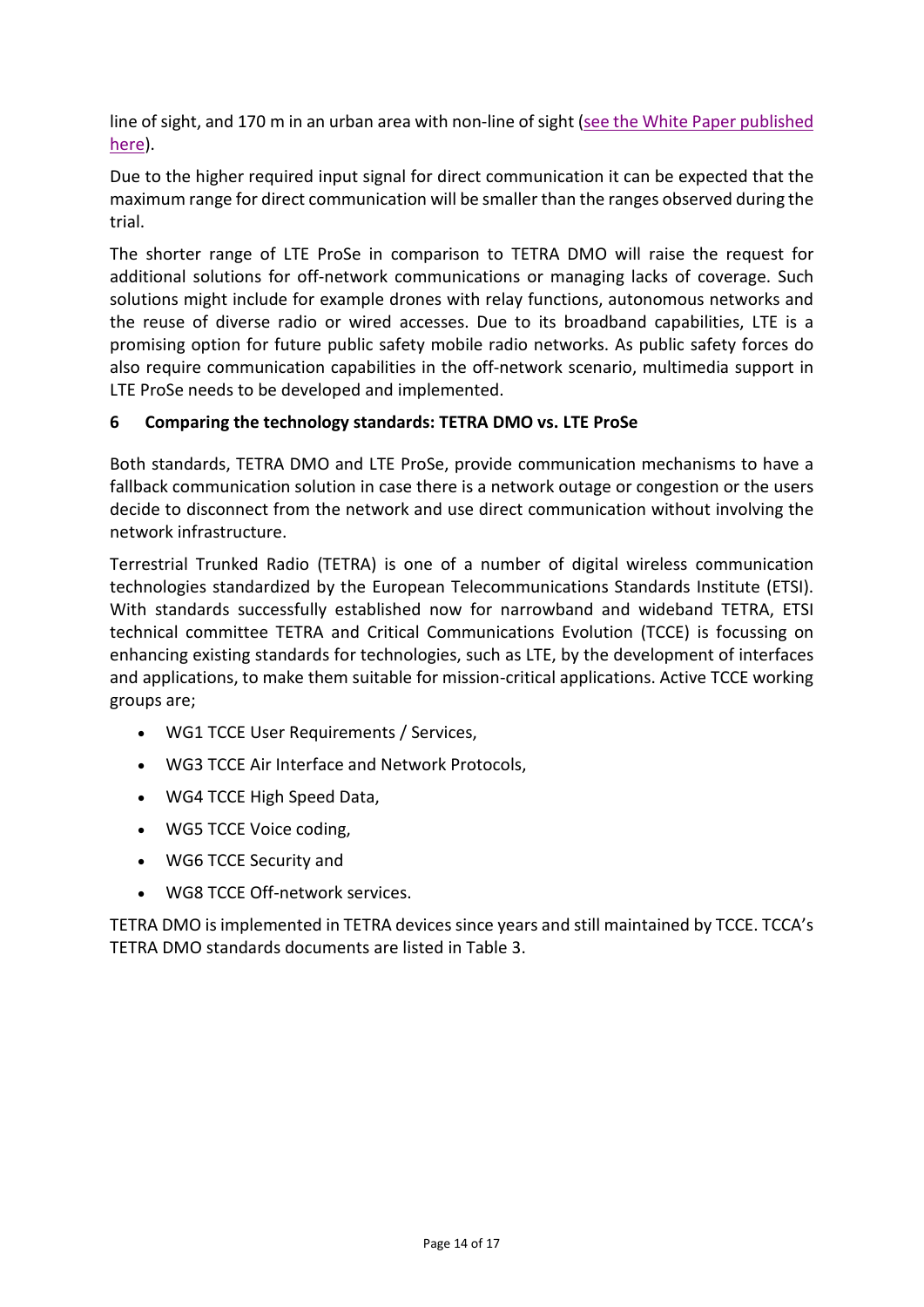#### **Table 3: TETRA DMO standards documents**

<span id="page-14-0"></span>

| <b>Document number</b> | <b>Document title</b>                                                                                                                                                                          |
|------------------------|------------------------------------------------------------------------------------------------------------------------------------------------------------------------------------------------|
| ETSI TR 102 021-12     | Terrestrial Trunked Radio (TETRA), User Requirement Specification TETRA<br>Release 2.1, Part 12: Direct Mode Operation (DMO)                                                                   |
| ETSI TR 102 300-3      | Terrestrial Trunked Radio (TETRA), Voice plus Data (V+D), Designers'<br>guide, Part 3: Direct Mode Operation (DMO)                                                                             |
| ETSI EN 300 396-1      | Terrestrial Trunked Radio (TETRA), Technical requirements for Direct<br>Mode Operation (DMO), Part 1: General network design                                                                   |
| ETSI EN 300 396-2      | Terrestrial Trunked Radio (TETRA), Technical requirements for Direct<br>Mode Operation (DMO), Part 2: Radio aspects                                                                            |
| ETSI EN 300 396-3      | Terrestrial Trunked Radio (TETRA), Technical requirements for Direct<br>Mode Operation (DMO), Part 3: Mobile Station to Mobile Station (MS-MS)<br>Air Interface (AI) protocol                  |
| ETSI EN 300 396-4      | Terrestrial Trunked Radio (TETRA), Technical requirements for Direct<br>Mode Operation (DMO), Part 4: Type 1 repeater air interface                                                            |
| ETSI EN 300 396-5      | Terrestrial Trunked Radio (TETRA), Technical requirements for Direct<br>Mode Operation (DMO), Part 5: Gateway air interface                                                                    |
| ETSI ETS 300 396-6     | Terrestrial Trunked Radio (TETRA), Direct Mode Operation (DMO), Part 6:<br>Security                                                                                                            |
| ETSI EN 303 035-2      | Terrestrial Trunked Radio (TETRA), Harmonized EN for TETRA equipment<br>covering essential requirements under article 3.2 of the R&TTE Directive,<br>Part 2: Direct Mode Operation (DMO)       |
| ETSI TR 100 392-17     | Terrestrial Trunked Radio (TETRA), Voice plus Data (V+D), Part 17: TETRA<br>V+D and DMO specifications                                                                                         |
| ETSI TS 100 392-5      | Terrestrial Trunked Radio (TETRA), Voice plus Data (V+D) and Direct Mode<br>Operation (DMO), Part 5: Peripheral Equipment Interface (PEI)                                                      |
| ETSI TS 100 392-18-1   | Terrestrial Trunked Radio (TETRA), Voice plus Data (V+D) and Direct Mode<br>Operation (DMO), Part 18: Air interface optimized applications, Sub-part<br>1: Location Information Protocol (LIP) |
| ETSI TS 100 392-18-2   | Terrestrial Trunked Radio (TETRA), Voice plus Data (V+D) and Direct Mode<br>Operation (DMO), Part 18: Air interface optimized applications, Sub-part<br>2: Net Assist Protocol (NAP)           |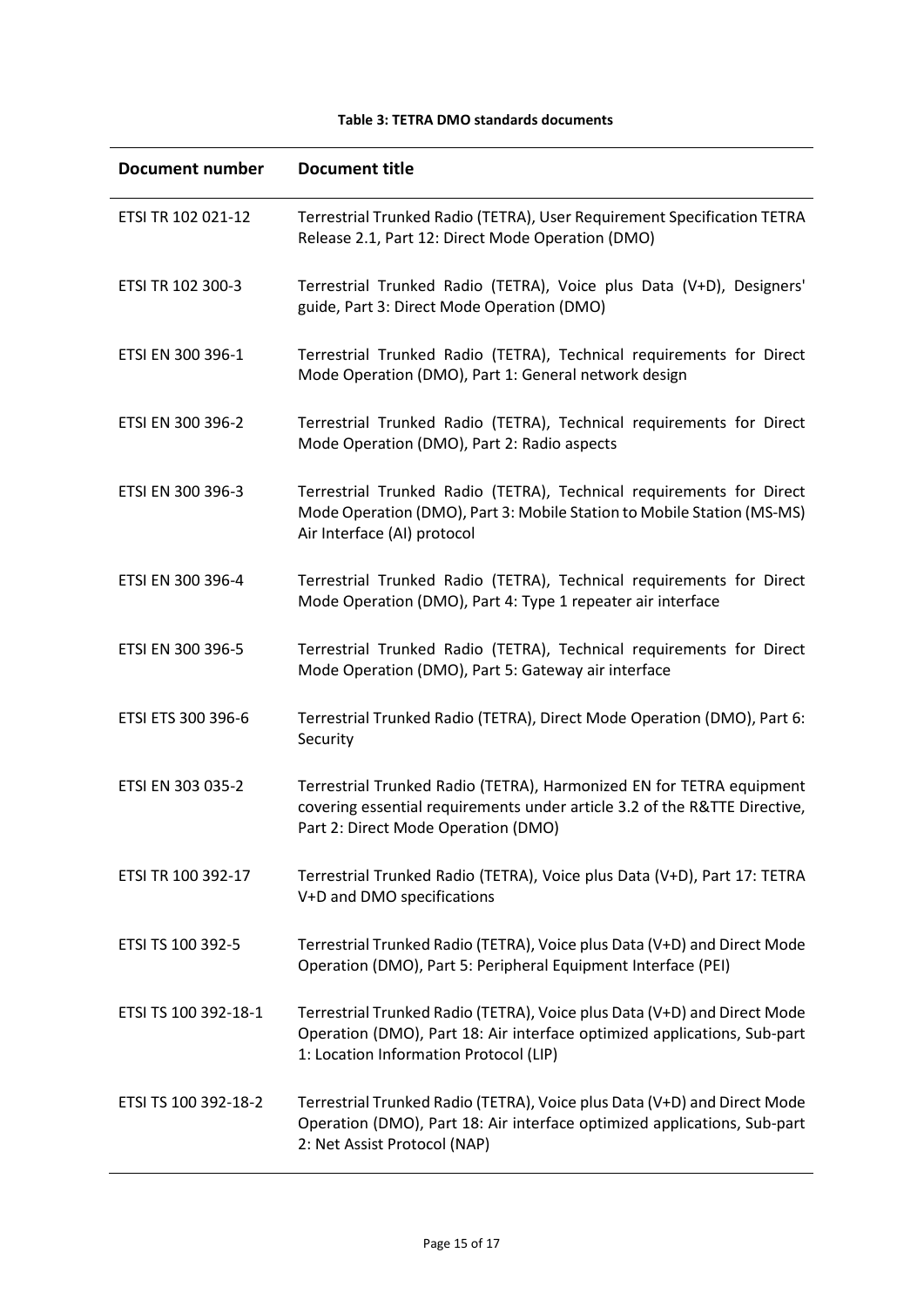| Document number      | Document title                                                                                                                                                                                                  |
|----------------------|-----------------------------------------------------------------------------------------------------------------------------------------------------------------------------------------------------------------|
| ETSI TS 100 392-18-3 | Terrestrial Trunked Radio (TETRA), Voice plus Data (V+D) and Direct Mode<br>Operation (DMO), Part 18: Air interface optimized applications, Sub-part<br>3: Direct mode Over The Air Management protocol (DOTAM) |
| ETSI TS 100 392-18-4 | Terrestrial Trunked Radio (TETRA), Voice plus Data (V+D) and Direct Mode<br>Operation (DMO), Part 18: Air interface optimized applications, Sub-part<br>4: Net Assist Protocol 2 (NAP2)                         |

The 3rd Generation Partnership Project (3GPP) covers cellular telecommunications network technologies, including radio access, the core transport network, and service capabilities including work on codecs, security and quality of service. The specifications also provide hooks for non-radio access to the core network, and for interworking with Wi-Fi networks. The four Technical Specification Groups (TSG) in 3GPP are;

- Radio Access Networks (RAN),
- Service & Systems Aspects (SA),
- Core Network & Terminals (CT) and
- GSM EDGE Radio Access Networks (GERAN).

The TSG Service and System Aspects (TSG-SA) works on technical specification for the overall architecture and service capabilities of systems based on 3GPP specifications. First specifications of LTE ProSe have been included in LTE Release 12. ProSe enhancements have been added to LTE Release 13, whose stage 1 recently has been frozen. Meanwhile 3GPP has started working on the evolution of LTE specifications in Release 14. The most relevant LTE ProSe standards documents are listed in [Table 4.](#page-15-0)

<span id="page-15-0"></span>

| Document number | Document title                                                                    |
|-----------------|-----------------------------------------------------------------------------------|
| 3GPP 22.115     | Service aspects; Charging and billing                                             |
| 3GPP 22.278     | Service requirements for the Evolved Packet System (EPS)                          |
| 3GPP 22.803     | Feasibility study for Proximity Services (ProSe)                                  |
| 3GPP 23.303     | Proximity-based services (ProSe); Stage 2                                         |
| 3GPP 23.703     | Study on architecture enhancements to support Proximity-based<br>Services (ProSe) |
| 3GPP 24.333     | Proximity-services (ProSe) Management Objects (MO)                                |

#### **Table 4: LTE ProSe standards documents**